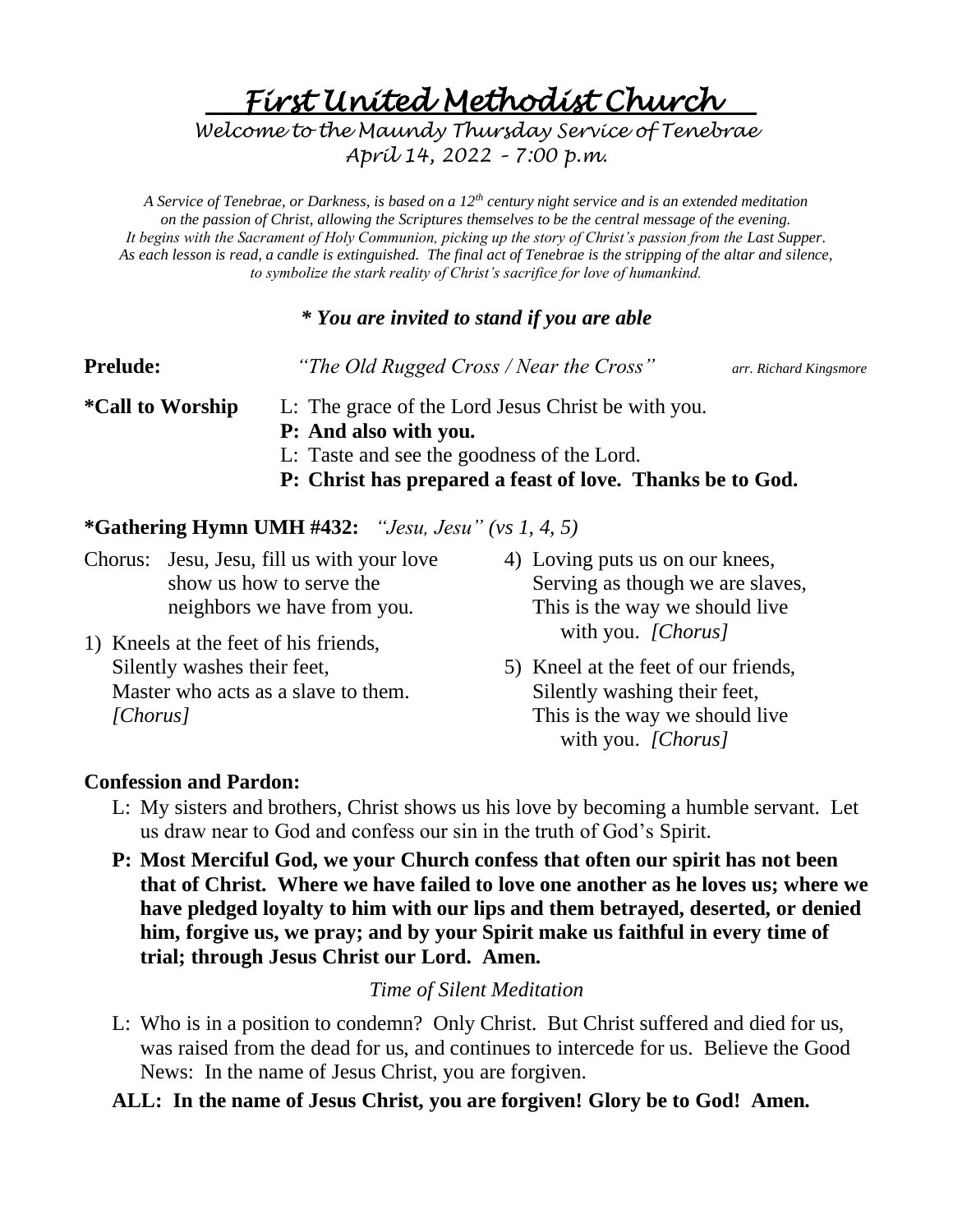## **Living Our Gratitude**

♫ *Please continue to support your church family as we recover from this season of pandemic. Enjoy the musical selection as a time to give thanks to God for all with which you have been blessed. Use the QR code to the right or give online here: <https://www.firstumcsaginaw.org/give/>*

*Offertory: "Into the Woods My Master Went" by Peter C. Lutkin; arr. Sharon Wilson*

*\*The Doxology* **Praise God throughout these forty days;** *Tune: UMH #95* **Praise Christ, our Lord, whom God did raise;** *(old 100th)* **And praise the Spirit who imparts God's grace and love to human hearts. Amen.**

*\*The Unison Prayer of Thanksgiving: (from "Prayers for an Inclusive Church", https://re-worship.blogspot.com.)* **Loving God, as you came in flesh among us, as you taught us truth and wholeness, as you suffered with us all that humanity feels and faces, so we seek to follow your example. Infuse our hearts with compassion, our spirits with courage, our minds with determination, that we may use these offerings to walk with you and others through dark and difficult days, by your unending grace. Amen.**

**Reading #1**: Maundatum Novum (*The New Commandment*) – John 13:1-17, 34-35 *Pastor Amy Terhune* **Reading #2**: Betrayal and Denial Foretold – Luke 22:21-23, 31-34 *Ed Cunningham* **Reading #3**: The Last Supper – Luke 22:14-20 *Peg Wilken*

## **Hymn TFWS #2254:** *"In Remembrance of Me"*

- 1) In remembrance of me, eat this bread; In remembrance of me, drink this wine; In remembrance of me, pray for the time When God's own will is done.
- 2) In remembrance of me, heal the sick; In remembrance of me, feed the poor; In remembrance of me, open the door And let your neighbor in, let them in.
- Bridge: Take, eat, and be comforted; Drink and remember, too, that This is my body and precious blood Shed for you, shed for you.
- 3) In remembrance of me, search for truth; In remembrance of me, always love; In remembrance of me, don't look above, But in your heart look for God. Do this in remembrance of me.

**The Invitation to Communion –** *follow as attached from the UMH, Musical Setting D, pg.23-24*

- L: The Lord be with you
- **P: And also with you.**
- L: Lift up your hearts
- **P: We lift them up to the Lord**
- L: Let us give thanks to the Lord our God
- **P: It is right to give our thanks and praise.**

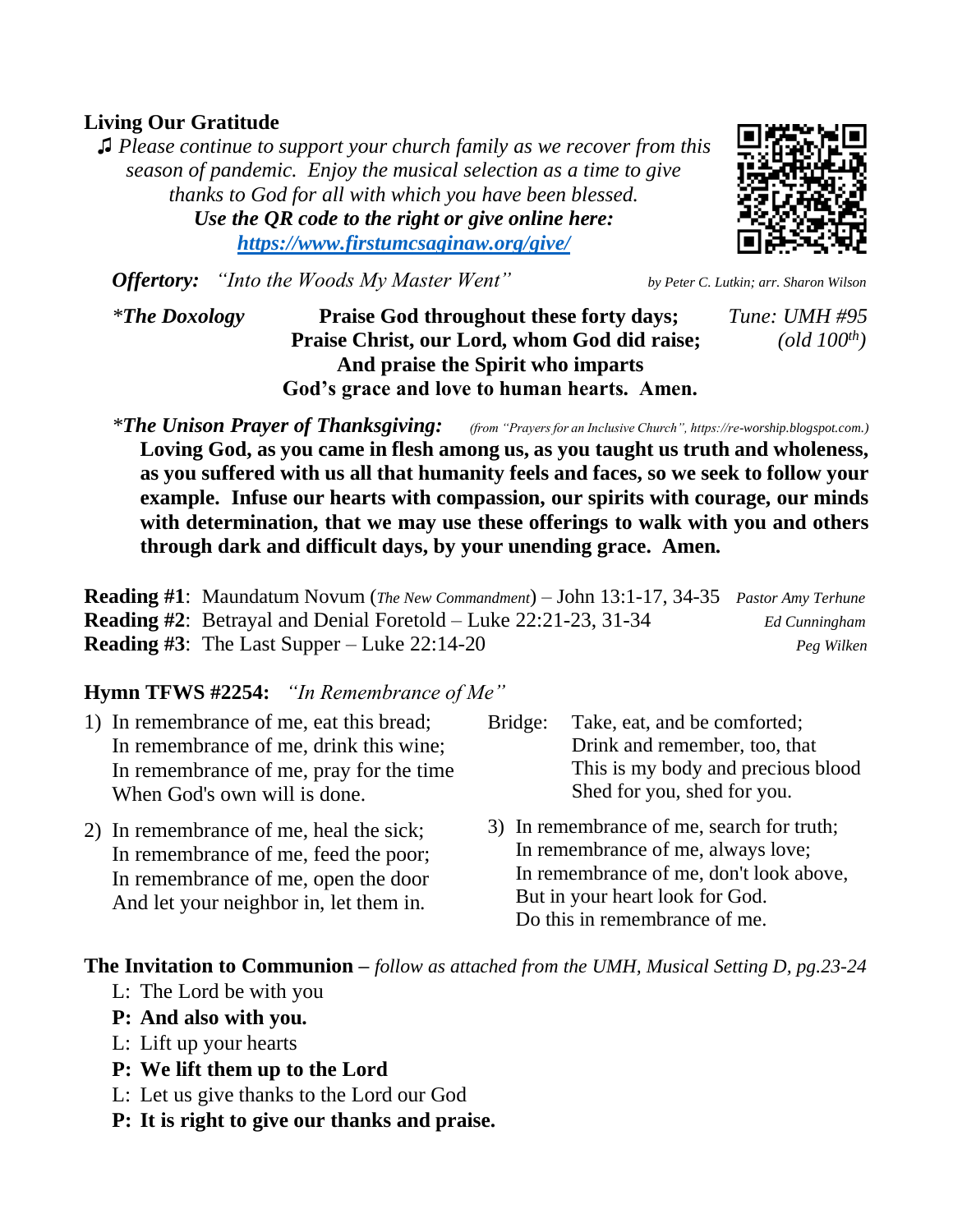L: It is right, and a good and joyful thing, always and everywhere, to give thanks to you, Almighty God, creator of heaven and earth. You formed us in your image, delivered us from captivity, and made covenant to be our sovereign God. You fed us manna in the wilderness and gave grapes to evidence the promised land. And so, with your people on earth and all the company of heaven, we praise your name and join their unending hymn:



music (c) 1989 Carlton Young, The United Methodist Publishing House

L: Holy are you, and blessed is your son, Jesus Christ. When we had turned aside from your way and abused your gifts, you gave us in Christ your crowning gift. Emptying himself, that our joy might be full, he fed the hungry, healed the sick, ate with the scorned and forgotten, washed his disciples' feet, and gave a holy meal as a pledge of his abiding presence.

We have heard how, on this night, he took bread, gave thanks to you, broke the bread, gave it to his disciples, and said: "Take; eat; this is my body given for you."

And then he took a cup and after giving thanks, he gave it to them saying: "Drink from it, all of you, for this is my blood of the new covenant, which is poured out for the forgiveness of sins. As often as you do this, remember me."

And so, in remembrance of these, your mighty acts in Christ Jesus, we offer ourselves in praise and thanksgiving, as a holy and living sacrifice, in union with Christ's offering for us, as we proclaim the mystery of faith: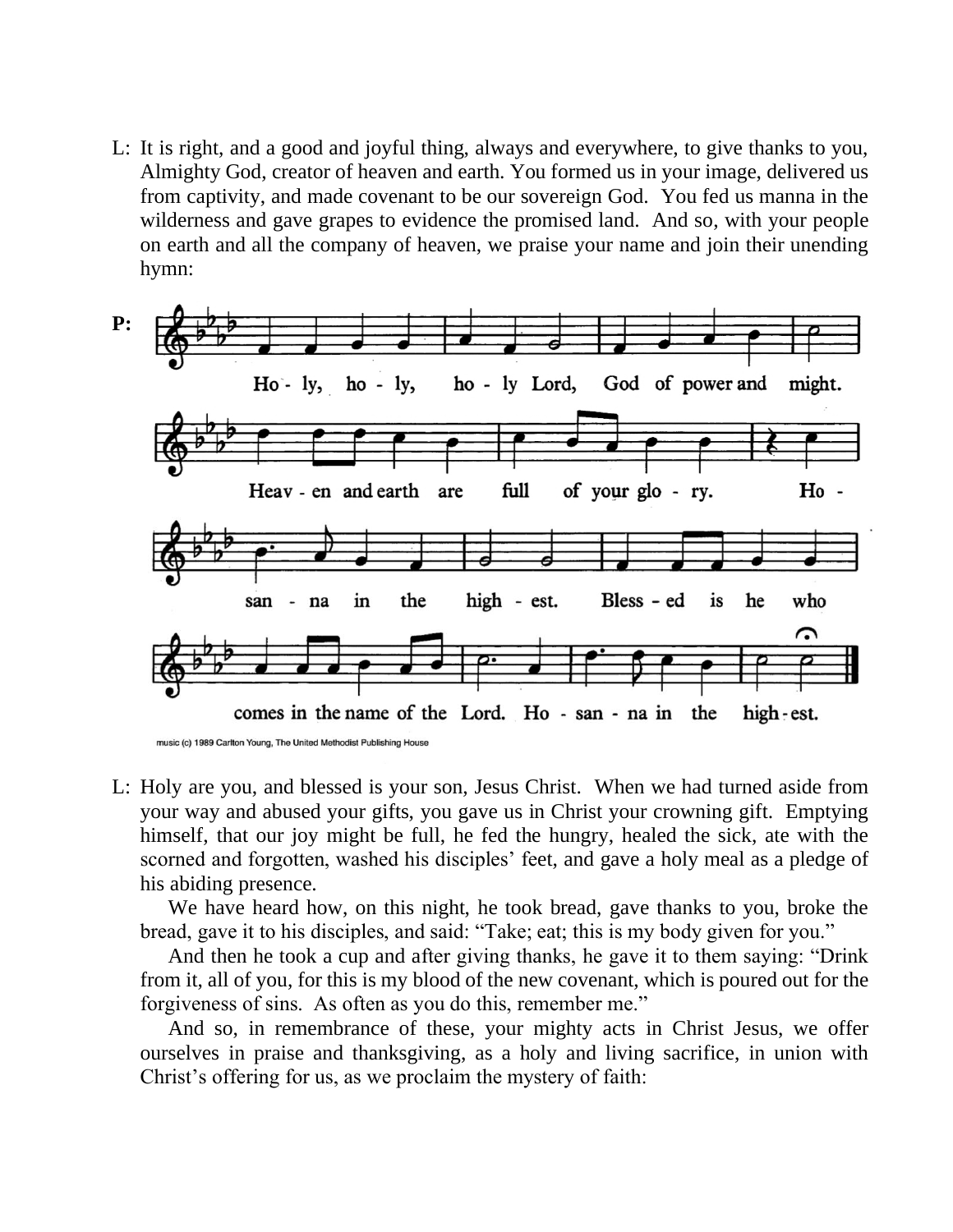

- L: Pour out your Holy Spirit on us gathered here, and on these gifts of bread and cup. Make them hold for us the body and blood of Christ; that we may be for the world the body of Christ, redeemed by his blood. By your Spirit, make us one with Christ, one with each other, and one in ministry to all the world; through your son Jesus Christ, who taught us to pray together…
- **P: Our Father, who art in heaven, hallowed be thy name, thy kingdom come, thy will be done on earth as it is in heaven. Give us this day our daily bread; and forgive us our trespasses as we forgive those who trespass against us. And lead us not into temptation, but deliver us from evil, for thine is the kingdom, and the power, and the glory forever.**



#### **\*The Sacrament of Holy Communion**

*All are welcome to the table of Christ, including children. You do not need to be a member of this congregation to enjoy the grace of the Sacrament. You may come forward via the center aisle and (for continued safety following the pandemic) pick up a plastic cup containing a fragment of bread and a small cup of grape juice from the tables on either side at the front. Gluten-free wafers are available in marked containers. Return to your seats via the side aisles. If you are unable to come forward, we are pleased to bring communion to you after the congregation has finished coming forward.* 

| <b>Special Music for Communion:</b><br>"Whiter Than Snow"  | by William G. Fischer; arr. Richard Kingsmore |
|------------------------------------------------------------|-----------------------------------------------|
| <b>Reading #4:</b> Praying at Gethsemane $-$ Luke 22:39-46 | Anne Marks-Gaertner                           |
| <b>Reading #5:</b> Jesus is Arrested $-$ John 18:1-11      | <b>Bill Cowdry</b>                            |
| <b>Reading #6:</b> Peter's Denial – Luke $22:54-62$        | Evie Kraynak                                  |

### **Hymn UMH #292:** *"What Wondrous Love Is This" (vs. 1-2)*

| 1) What wondrous love is this,          | 2) What wondrous love is this,         |
|-----------------------------------------|----------------------------------------|
| O my soul, O my soul,                   | O my soul, O my soul,                  |
| What wondrous love is this, O my soul!  | What wondrous love is this, O my soul! |
| What wondrous love is this              | What wondrous love is this             |
| that caused the Lord of bliss           | that caused the Lord of life           |
| To bear the dreadful curse              | To lay aside his crown                 |
| for my soul, for my soul,               | for my soul, for my soul,              |
| To bear the dreadful curse for my soul. | To lay aside his crown for my soul.    |
|                                         |                                        |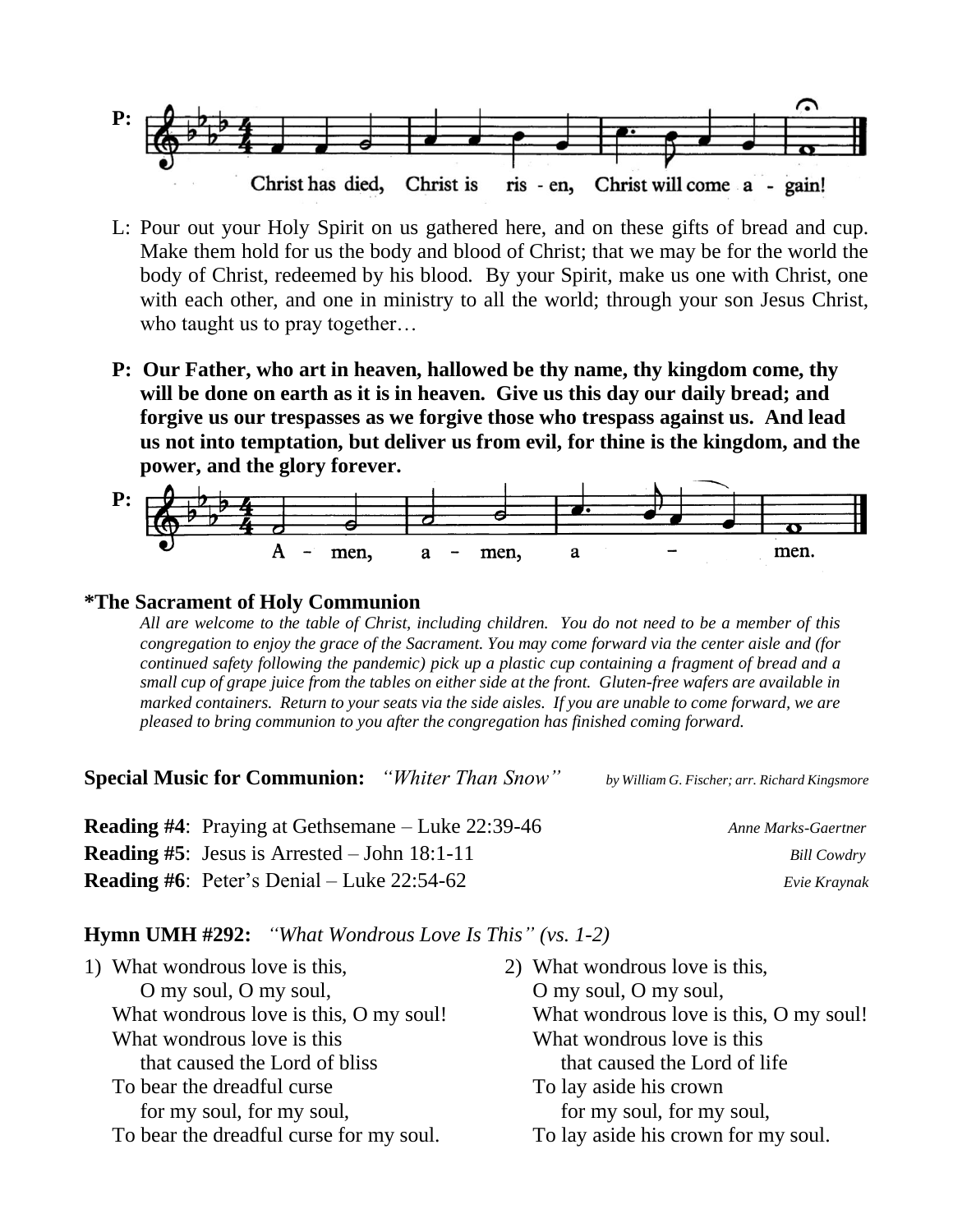| <b>Reading #7:</b> Jesus Trial – John 18:19-21, 28-32     | Carla Wistehuff |
|-----------------------------------------------------------|-----------------|
| <b>Reading #8:</b> Jesus Before Pilate $-$ John 18:33-38a | David Marks     |
| <b>Reading #9:</b> Jesus Before Herod $-$ Luke 23:4-12    | Peg Wilken      |

## **Hymn UMH #286:** *"O Sacred Head Now Wounded"*

| 1) O sacred Head, now wounded,<br>With grief and shame weighed down,<br>Now scornfully surrounded<br>With thorns, thine only crown:<br>How pale thou art with anguish,<br>With sore abuse and scorn!<br>How does that visage languish<br>Which once was bright as morn! |                                                                                                                                       |  | Lo, here I fall, my Savior!<br>Tis I deserve thy place;<br>Look on me with thy favor,<br>Vouchsafe to me thy grace.<br>3) What language shall I borrow<br>To thank thee, dearest friend,<br>For this thy dying sorrow, |                     |  |
|-------------------------------------------------------------------------------------------------------------------------------------------------------------------------------------------------------------------------------------------------------------------------|---------------------------------------------------------------------------------------------------------------------------------------|--|------------------------------------------------------------------------------------------------------------------------------------------------------------------------------------------------------------------------|---------------------|--|
|                                                                                                                                                                                                                                                                         | 2) What thou, my Lord, hast suffered<br>Was all for sinners' gain;<br>Mine, mine was the transgression,<br>But thine the deadly pain. |  | Thy pity without end?<br>O make me thine forever;<br>And should I fainting be,<br>Lord, let me never, never<br>Outlive my love to thee.                                                                                |                     |  |
|                                                                                                                                                                                                                                                                         | <b>Reading #10:</b> Jesus Mocked – John $18:38b-19:3$ , $13-16$                                                                       |  |                                                                                                                                                                                                                        | Evie Kraynak        |  |
| <b>Reading #11:</b> Jesus Crucified – Luke $23:32-43$                                                                                                                                                                                                                   |                                                                                                                                       |  |                                                                                                                                                                                                                        | Ed Cunningham       |  |
| <b>Reading #12:</b> Jesus on the Cross $-$ John 19:19-22, 25b-30                                                                                                                                                                                                        |                                                                                                                                       |  |                                                                                                                                                                                                                        | Carla Wistehuff     |  |
|                                                                                                                                                                                                                                                                         | <b>Choral Anthem:</b> "Cross of Jesus, Cross of Sorrow"                                                                               |  |                                                                                                                                                                                                                        | arr. Howard Helvey  |  |
|                                                                                                                                                                                                                                                                         | <b>Reading #13:</b> The Death of Jesus $-$ Luke 23:44-49                                                                              |  |                                                                                                                                                                                                                        | Anne Marks-Gaertner |  |
| <b>Reading #14:</b> The Burial of Jesus $-$ John 19:38-42                                                                                                                                                                                                               |                                                                                                                                       |  | David Marks                                                                                                                                                                                                            |                     |  |
|                                                                                                                                                                                                                                                                         |                                                                                                                                       |  |                                                                                                                                                                                                                        |                     |  |

**Hymn UMH #297:** *"Beneath the Cross of Jesus"*

- 1) Beneath the cross of Jesus I fain would take my stand, The shadow of a mighty rock Within a weary land; A home within the wilderness, A rest upon the way, from the Burning of the noontide heat And the burden of the day.
- 2) Upon that cross of Jesus Mine eye at times can see The very dying form of One Who suffered there for me;

And from my stricken heart with tears Two wonders I confess: The wonders of redeeming love And my unworthiness.

3) I take, O cross, thy shadow For my abiding place; I ask no other sunshine than The sunshine of his face; Content to let the world go by, To know no gain nor loss, My sinful self my only shame, My glory all the cross.